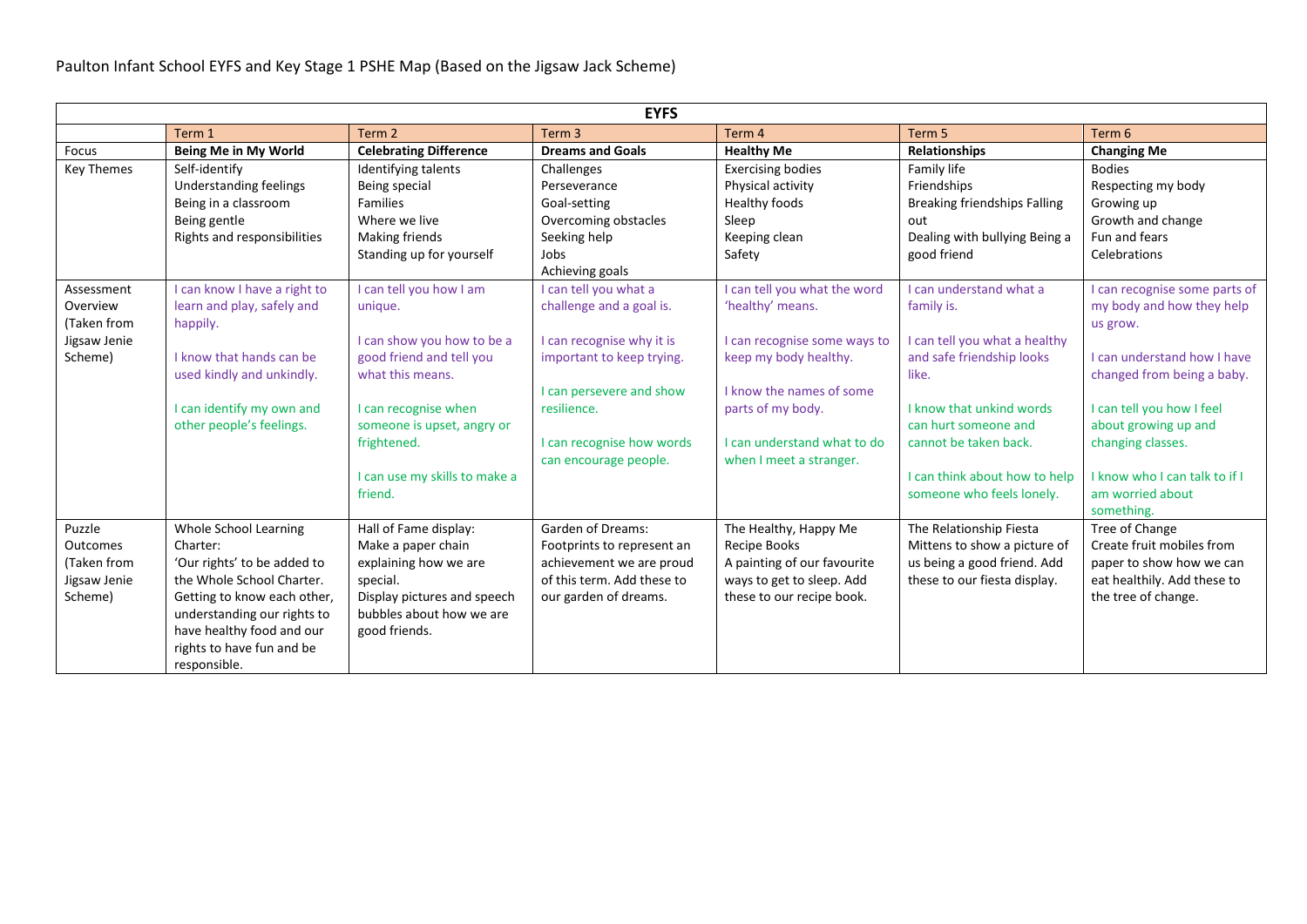| Year 1                                                           |                                                                                                                                                                          |                                                                                                                                                       |                                                                                                                                                                                                                                             |                                                                                                                                                                                            |                                                                                                                                                                                                                                                                    |                                                                                                                                                                                                                                     |  |
|------------------------------------------------------------------|--------------------------------------------------------------------------------------------------------------------------------------------------------------------------|-------------------------------------------------------------------------------------------------------------------------------------------------------|---------------------------------------------------------------------------------------------------------------------------------------------------------------------------------------------------------------------------------------------|--------------------------------------------------------------------------------------------------------------------------------------------------------------------------------------------|--------------------------------------------------------------------------------------------------------------------------------------------------------------------------------------------------------------------------------------------------------------------|-------------------------------------------------------------------------------------------------------------------------------------------------------------------------------------------------------------------------------------|--|
|                                                                  | Term 1                                                                                                                                                                   | Term <sub>2</sub>                                                                                                                                     | Term <sub>3</sub>                                                                                                                                                                                                                           | Term 4                                                                                                                                                                                     | Term 5                                                                                                                                                                                                                                                             | Term 6                                                                                                                                                                                                                              |  |
| Cycle A<br>2020-2021                                             | Across the Drawbridge                                                                                                                                                    | <b>Sweets Galore</b>                                                                                                                                  | Pole to Pole                                                                                                                                                                                                                                | <b>Heroes and Villains</b>                                                                                                                                                                 | A Bug's Life                                                                                                                                                                                                                                                       | Oh We Do Like To Be<br><b>Beside The Seaside</b>                                                                                                                                                                                    |  |
| Cycle B<br>2021-2022                                             | In The Deep Dark Woods                                                                                                                                                   | The Great Fire of London                                                                                                                              | Dinosaur Stomp                                                                                                                                                                                                                              | Rumble In The Jungle                                                                                                                                                                       | What Can I Invent?                                                                                                                                                                                                                                                 | My Place In The World                                                                                                                                                                                                               |  |
| <b>Focus</b>                                                     | Being me in my World                                                                                                                                                     | <b>Celebrating Difference</b>                                                                                                                         | <b>Dreams and Goals</b>                                                                                                                                                                                                                     | <b>Healthy Me</b>                                                                                                                                                                          | Relationships                                                                                                                                                                                                                                                      | <b>Changing Me</b>                                                                                                                                                                                                                  |  |
| <b>Key Themes</b>                                                | Feeling safe and special<br>Being part of a class<br>Rights and responsibilities<br>Rewards and feeling proud<br>Consequences<br>Owning the learning<br>charter          | Similarities and differences<br>Understanding bullying<br>and knowing how to deal<br>Making new friends<br>Celebrating the<br>differences in everyone | Setting goals<br>Identifying successes and<br>achievements<br>Learning styles<br>Working well and<br>celebrating achievement<br>with a partner<br>Tackling new challenges<br>Identifying and<br>overcoming obstacles<br>Feelings of success | Keeping myself healthy<br>Healthier lifestyle choices<br>Keeping clean<br>Being safe<br>Medicine safety / safety<br>with household items<br>Road safety<br>Linking health and<br>happiness | Belonging to a family<br>Making friends/being a<br>good friend<br>Physical contact<br>preferences<br>People who help us<br>Qualities as a friend and<br>person<br>Self-acknowledgement<br>Being a good friend to<br>myself<br>Celebrating special<br>relationships | Lifecycles - animal and<br>human<br>Changes in me<br>Changes since being a<br>baby<br>Differences between<br>female and male bodies<br>(correct terminology)<br>Linking growing and<br>learning<br>Coping with change<br>Transition |  |
| <b>Assessment Overview</b><br>(Taken from Jigsaw Jack<br>Scheme) | I can explain why my class<br>is a happy and safe place<br>to learn.<br>I can give different<br>examples where I or<br>others make my class<br>happy and safe.           | I can tell you some ways I<br>am different from my<br>friends<br><b>Lunderstand these</b><br>differences make us all<br>special and unique            | I can tell you how I felt<br>when I succeeded in<br>a new challenge and how I<br>celebrated it<br>I know how to store the<br>feelings of success in my<br>internal treasure chest                                                           | I can tell you why I think<br>my body is amazing and<br>can identify some ways to<br>keep it safe and healthy<br>I can recognise how being<br>healthy helps me to feel<br>happy            | I can tell you why I<br>appreciate someone who<br>is special to me<br>and express how I feel<br>about them                                                                                                                                                         | I can identify the parts of<br>the body that make boys<br>different to girls and can<br>use the correct names for<br>these: penis, testicles,<br>vagina<br>I respect my body and<br>understand which parts<br>are private           |  |
| <b>Puzzle Outcomes</b><br>(taken from Jigsaw Jack<br>scheme)     | Whole School Learning<br>Charter:<br>getting to know each<br>other, class social bonding,<br>introducing new systems<br>and routines and creating<br>a Learning Charter. | Hall Of Fame Display:<br><b>Gingerbread People</b><br>Display                                                                                         | Garden of Dreams and<br>Goals:<br>Stretchy flowers and<br>dream wellies                                                                                                                                                                     | The Healthy, Happy Me<br>Recipe Book:<br>Keeping clean and healthy<br>chapter of the book                                                                                                  | The Relationship Fiesta:<br>Colours of friendship<br>dance                                                                                                                                                                                                         | Tree of change display:<br>Flowers of change                                                                                                                                                                                        |  |